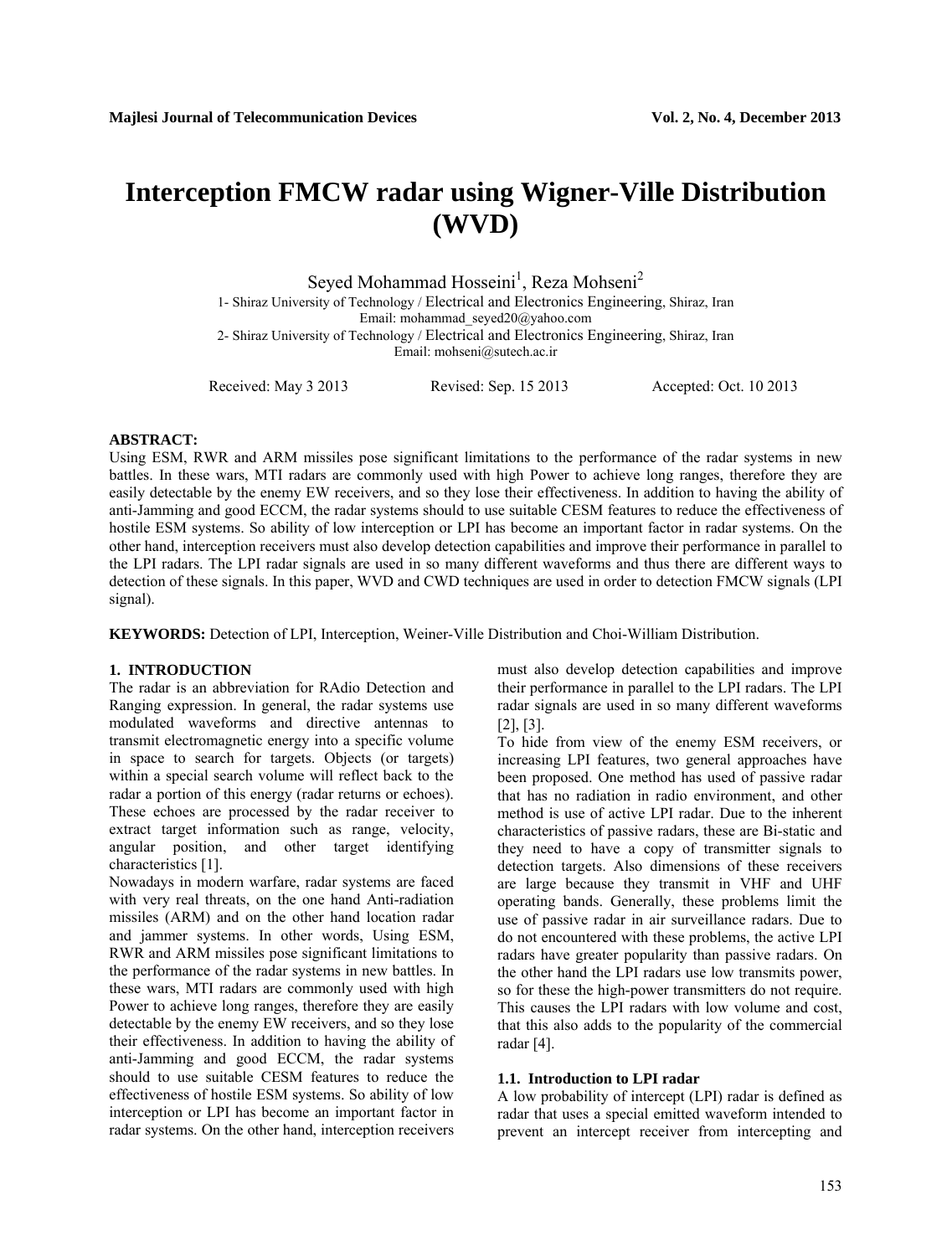detecting its emission. In other words, the ultimate goal of LPI radars is not-detection by the enemy. To achieve this objective, this system use power management, high bandwidth, frequency hopping, reducing antenna side lobe levels, and advanced scanning patterns. EW receivers use conventional techniques to detect of the LPI signal and identify of signal characteristics [4], [5].Electronic warfare and radar warning receivers usually use tow levels of LPI defined to reduce the Probability of detection and identification in receivers:

- **LPID Radar**: Low probability of identification (LPID) radar is defined as radar that uses a special emitted waveform intended to prevent an intercept receiver from intercepting and detecting its emission but if intercepted, makes identification of the emitted waveform modulation and its parameters difficult.
- **LPI Radar**: low probability of intercept (LPI) radar is defined as radar that uses a special emitted waveform intended to prevent an intercept receiver from intercepting and detecting its emission.

However, some references define LPID more comprehensive than LPI radar. According to the definitions above, an LPID radar is an LPI radar but and LPI radar is not necessarily an LPID radar.

However, on one side, LPI is related to performance of radar and the other is related to sensitivity of interception receiver. That may be a scenario in the face of ESM Receiver has feature of LPI but in other Receiver has not[4].

As mentioned in above, the radio frequency (RF) signal is inseparable component of battlefields. So the design and manufacture of receiver systems are most important issues in military. Tasks of the EW receivers are surveillance, detection and identification of signals that can be present in radio environment. An ideal receiver can receive signals in all frequencies with very good sensitivity, also be able to detect too weak signals in presence of strong signals. In addition, the receiver has a much small size, light weight and low consumption power [6].

LPI radars use the basic idea of the spread radiation in the time domain and frequency domain (that called broad signal) to achieve a power spectrum density below the noise level in interception receiver input. Detecting LPI signals need high signal processing gain. The gain of signal processing is usually obtained in digital signal processing as show in Fig.1 [6].

This paper examines the LPI signal detection technique using the Wigner-Ville Distribution (WVD). In Section 2 we introduce the signaling model required for LPI radar, the WVD technique for LPI signal detection and estimation are discussed in section 3. In Section 4 the simulation results for the receiver and radar are provided. Conclusions will be discussed in final section.



**Fig. 1**. Block diagram of (a) a wideband digital EW intercept receiver (b) two-stage heterodyne down conversion (c) homodyne down conversion

# **2. INTRODUCTION OF FMCW SIGNALS AND THEIR DETECTION BY RADAR**

One of the posed issues in context of LPI radar is to choose suitable signals that can bring good performance for these systems. FMCW radar is kind of LPI family. In addition it is resistant to noise and deception jamming. The robustness of against noise jamming techniques in FMCW radars is often due to high bandwidth. The enemy systems should try to send signals with greater bandwidth than noise or work in Sweep mode. Working in Sweep mode is required to be sync with transmitter radar system. That is very difficult and if the process is successful, jammer system produce gated noise virtually. The robustness of the radar against these deception jammer techniques is because of synthesized signal, and it is almost impossible (It is hardly possible to estimate the signal parameters).



**Fig. 2.** Structure of FMCW radar system

FMCW radars can have a high bandwidth and resolution. The radar transmitter and receiver can have a simpler structure compared to the radar Phase Code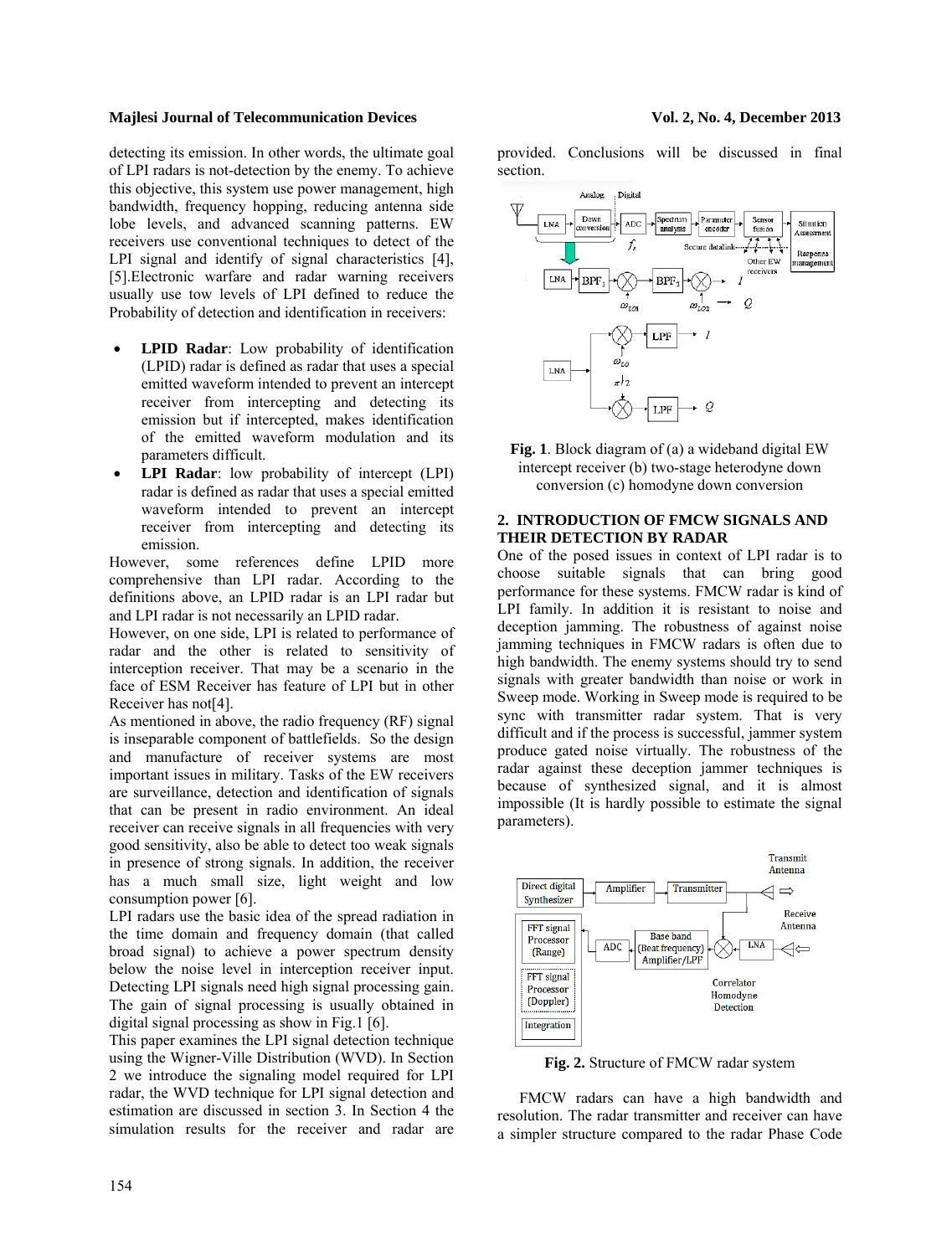### **Majlesi Journal of Telecommunication Devices**

and lower the cost, Because of its low instantaneous bandwidth. Because of the many advantages of FMCW radar, the most of valid companies design FMCW radars for military and commercial applications. The PILOT radar system can be named for example. A FMCW radar structure is observed in Fig. 2.

If a saw tooth waveform is used to transmit signals, we calculated the frequency difference between received and transmit signals, and with these results, we can calculate range of target. The frequency of the output of the mixer is obtained in Fig.3.





For this case, the sent waveform is:

$$
x_{T}(t) = A\cos(w_{c}t + \alpha\phi(t)) = A\cos(w_{c}t + \frac{1}{2}\alpha t^{2})
$$
 (1)

Where A is the amplitude of transmitter signal,  $f_c$  is Carrier frequency and  $\alpha$  is frequency slope. If width of modulation is equal  $\Delta f$ , and period is  $t_m$ , thus the frequency of transmission signal is:

$$
f_T\left(t\right) = f_c + \frac{\Delta f}{T_{m}}t\tag{2}
$$

Frequency of the received waveform is given by:

$$
f_R(t) = f_c + \frac{\Delta f}{T_m}(t - t_d)
$$
 (3)

Where  $t_d$  is the delay time of returned signal. The radar uses the frequency difference between the transmitted frequency and the received frequency that the frequency beat is given in equation (4), and can be calculated distance of the target.

$$
f_b = f_T(t) - f_R(t) = \frac{\Delta f}{T_m} \frac{2R}{c}
$$
 (4)

In this equation, R is the distance of target from the radar, and c is the speed of light in free space. So FMCW radar can be done Metering due to have transmitter's frequency, but in the interception receiver there is no information of the transmitter signal [1], [8].

# **3. WIGNER-VILLE DISTRIBUTION**

The WVD method has been used in many fields of engineering. These include optical implementations of the WVD, medical applications, image analysis, target detection, and the analysis LPI signals.

The WVD exhibits the highest signal energy concentration in the time-frequency plane for linearly modulated signals. The WVD contains interfering cross terms between every pair of signal components. Below, we begin with the definition of the WVD [8], [12].

# **3.1. Definition WVD**

The WVD of a signal  $x(t)$  is defined by [4]:

$$
w_x(t,f) = \int_{-\infty}^{\infty} x\left(t + \frac{\tau}{2}\right) x^* \left(t - \frac{\tau}{2}\right) e^{-j2\pi f \tau} d\tau
$$
 (5)

Where  $t$  is the time variable,  $f$  is the frequency variable, and  $\left(\cdot\right)^*$  indicates a complex conjugate. The WVD is a three-dimensional function describing the amplitude of the signal as a function of time and frequency. These types of time-frequency distributions give a higher probability of detecting the modulation parameters. Some properties of the distribution below [12]:

• Wiener distribution of an arbitrary signal is always real.

$$
W_x(t, w) = w_x^*(t, w) = \Re{w_x(t, w)}
$$
 (6)

• By integrating the WVD of x in all over the timefrequency plane, we obtain the energy of *x*.

$$
\int_{-\infty}^{+\infty} \int_{-\infty}^{+\infty} w_x(t, w) dw dt = \int_{-\infty}^{+\infty} |x(t)|^2 dt = E_x
$$
 (7)

• Shifting in the signal results to shift the WVD.

$$
\tilde{\mathbf{x}}(t) = \mathbf{x}(t - t_0) \implies \mathbf{W}_{\tilde{\mathbf{x}}\tilde{\mathbf{x}}}(t, \mathbf{w}) = \mathbf{W}_{\mathbf{x}\mathbf{x}}(t - t_0, \mathbf{w}) \quad (8)
$$

If the signal is zero within a certain time WVD also be zero.

$$
x(t) = 0 | t_1 < t < t_2 \implies W_{xx}(t, w) = 0 | t_1 < t < t_2 \tag{9}
$$

The discrete WVD is defined as: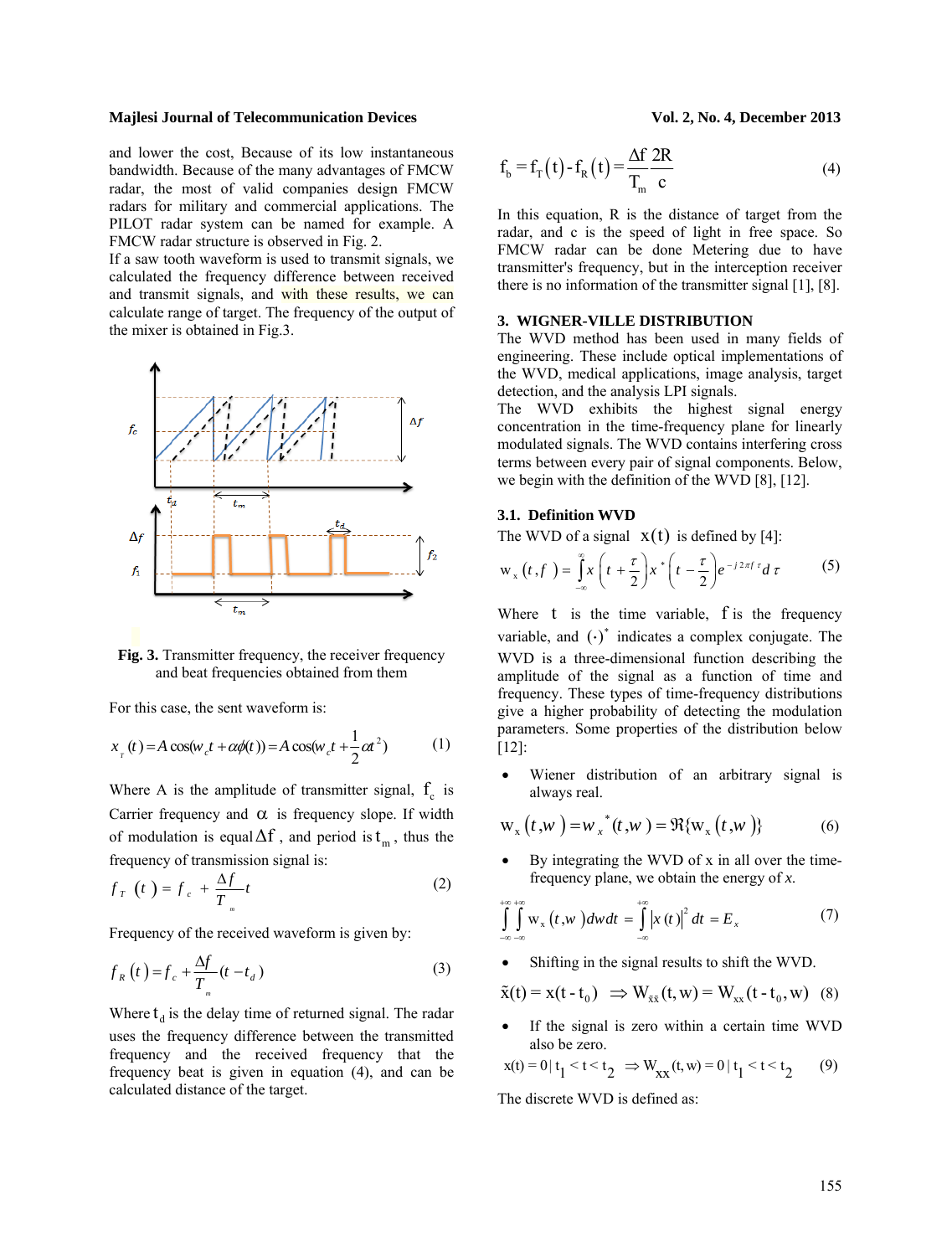$$
w_x(l,w) = 2\sum_{-\infty}^{\infty} x(l+n)x^{*}(l-n)e^{-j2wn}
$$
 (10)

Where L is a discrete time index from  $-\infty$  to  $\infty$ . Equation (5) using the substitution  $\tau = \frac{\tau}{2}$  can be written as:

$$
w_{x}(t, w) = 2 \int_{-\infty}^{+\infty} x^{*}(t - \tau^{2}) x(t + \tau^{2}) e^{-j2\pi \tau^{2}} d\tau^{2}
$$
 (11)

Equation (10) is discrete version of Equation (11). Equation (10) shows frequency's variable is periodic with period  $\pi$  instead of  $2\pi$ . The structure of this technique is showed in the Fig. 4.



**Fig. 4.** Block diagram of WVD method

An example to show the excellent properties of the WVD analysis time – frequency is called chirp signal equal  $x(t) = e^{(j2\pi kt^2)}$ . Signal has frequency modulation (FM), instantaneous frequency that will change with time was defined in the previous section. In this case, the WVD will be equal to:

$$
w_x(t, f) = \int_{-\infty}^{\infty} x\left(t + \frac{\tau}{2}\right) x^* \left(t - \frac{\tau}{2}\right) e^{-j2\pi f \tau} d\tau
$$
  
\n
$$
= \int_{-\infty}^{+\infty} e^{-j2\pi k \left(t + \frac{\tau}{2}\right)^2} e^{-j2\pi h \left(t - \frac{\tau}{2}\right)^2} e^{-j2\pi f \tau} d\tau
$$
  
\n
$$
= \int_{-\infty}^{+\infty} e^{j4\pi k t \tau} e^{-j2\pi f \tau} d\tau = \delta(f - 2kt)
$$
  
\n(12)

If  $k = \frac{1}{2}\alpha$ , slope of the transmitter frequency is equal α. In this example, WVD method is shown for FM signals [12].

# **4. SIMULATION**

In this section, we simulate WVD method and obtain output results for the four cases with different parameters. In the first case, we assume Chirp signal characteristics with  $\Delta f = 500$ Hz, Period  $t_m = 1$ ms and center frequency  $f_c = 1kHz$ . The outputs of the WVD method with sampling frequency equal

 $f<sub>S</sub> = 10kHz$  and without noise are shown in Fig.6 and Fig.7. Figure 5 shows the frequency changes over the time. The yellow box in Fig. 5 is time that signals are received. In Fig. 6, the amount of modulation width is equal  $\Delta f = 500$ Hz, and period of signal is one millisecond. Also in Fig.7, the center frequency is  $f_c = 1$ kHz that it is accepted with a little error.



**Fig. 5.** In the first case, a Complete Sweep is received



**Fig. 6.** Output of WVD method (time-frequency) for the first case



**Fig. 7.** Output of the WVD method (magnitudefrequency) for the first case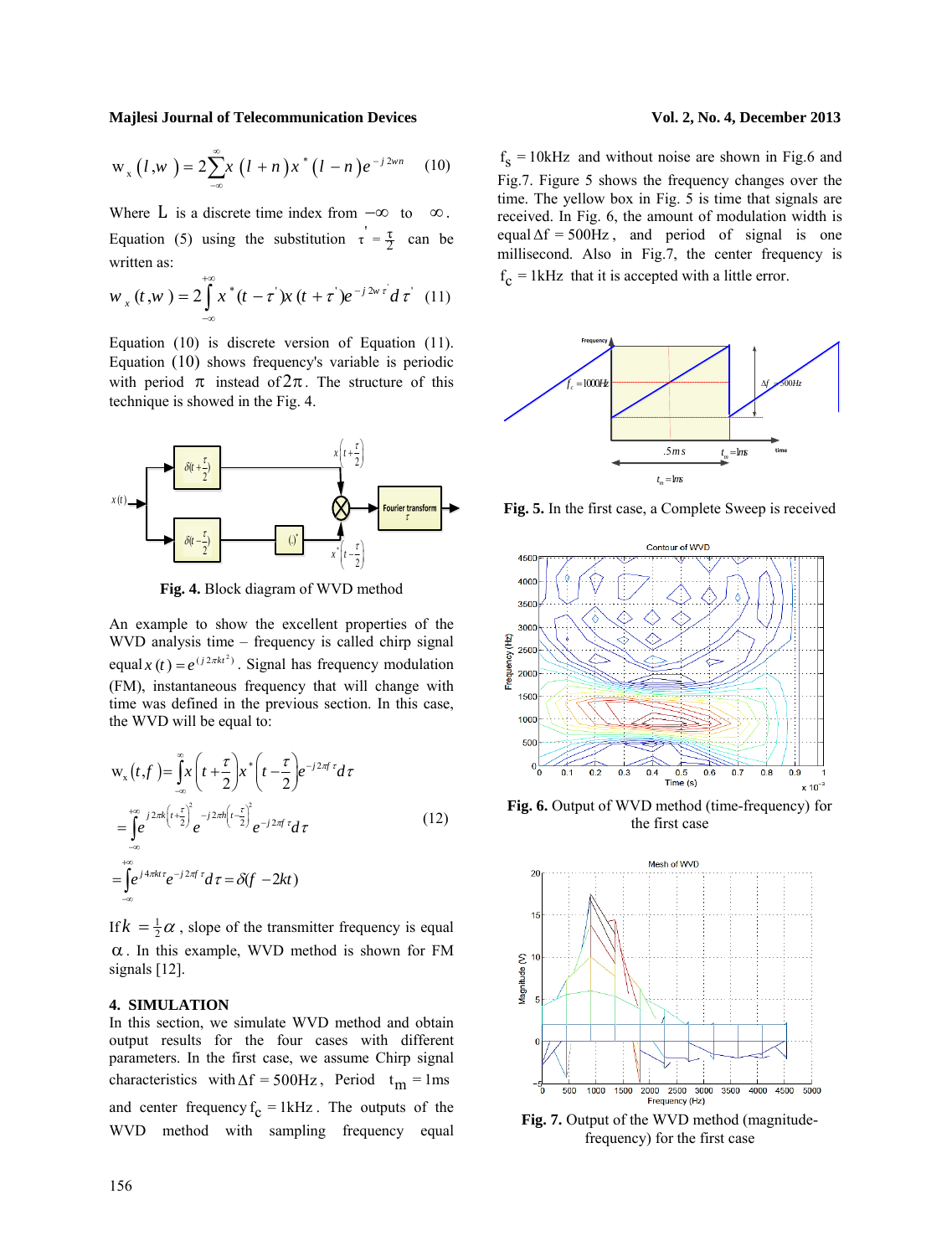For the second case according fig. 8, we assume that a fracture is created in received signal. In this case, the first chirp has these parameters  $\Delta f_1 = 500$ Hz, period  $t_{m_1}$  = 1ms and center frequency  $f_{C_1}$  = 1kHz, and in the second chirp, the parameters are  $\Delta f_2 = 500$ Hz,  $t_{\rm m_2}$  = 1ms and  $f_{\rm c_2}$  = 1kHz. The output of the WVD method with sampling frequency  $f_s = 10kHz$  and without noise is shown in Fig.9 and Fig.10. The receiver has received signal in only second half chirp of the first signal and the first half of the second signal.



**Fig. 8.** The received signal for the second case



**Fig. 9.** Output of WVD method (time-frequency) for the second case



**Fig. 10**. Output of the WVD method (magnitudefrequency) for the second case

Figure 8 shows the changes of frequency over the time. In this figure, the chirp slope is the same for both of received signal. The yellow box in Fig. 14 is time that signals are received. In Fig. 9 the amount of modulation width is  $\Delta f = 500$ Hz and period is one millisecond. Also in Fig.10, a center frequency is equal to  $f_c = 1$  kHz, that is accepted with little error. The comparison of Fig.10 with the Fig.7, and Fig.9 with Fig.6, we can conclude that the parameters of signal are obtained if the signal characteristic does not change in two parts of received signal, and fracture of the reception signal will not affect in the detection performance.

In the third case, we assume that the fracture is created. In this case, the first chirp has these parameters  $\Delta f_1 = 500$ Hz, period  $t_{m_1} = 1$ ms and center frequency is  $f_{C_1} = 1kHz$ . In The second chirp, the parameters are  $\Delta f_2 = 1 \text{ kHz}$ ,  $t_{\text{m}_2} = 1 \text{ ms}$ and  $f_{\text{c}_2}$  = 1kHz. The outputs of the WVD method for this step with sampling frequency equal  $f_s = 10kHz$ and without noise are shown in Fig.12 and Fig.13. In this case, receiver has received only second half chirp of the first signal and the first half of the second signal and  $\Delta f$ , =  $2\Delta f$ <sub>1</sub>.

Figure 11 shows the frequency changes over the time. In this figure, the chirp slope is not the same in two parts of received signal. First chirp slope has twice other chirp. The yellow box in Fig. 14 is time that signals are received. In Fig.12 the amount of modulation width and period are not detected. But in Fig.13, a center frequency can be seen equal  $f_c = 1kHz$  that it accepted with little error. The comparison of this case with the previous case, we can conclude that if both part of received signal have the same information, we can obtain parameters of signals with WVD method. The center frequency of the third mode in Fig. 12 and Fig. 13 is visible due to participate features in both of signals. However, other parameters are invisible due to differences in the value. The period is the same for both but it is invisible because Chirp slope depends on two parameters, width of modulation and period therefore different in any parameters cause these parameters are invisible in output of WVD method.

In the fourth case we assume that a fracture is created. Also we presume that a frequency hopping mode is occurred. In this case, the first chirp has parameters  $\Delta f_1 = 500$ Hz, period  $t_{m_1} = 1$ ms and center frequency  $f_{C_1} = 1kHz$ . In The second chirp, the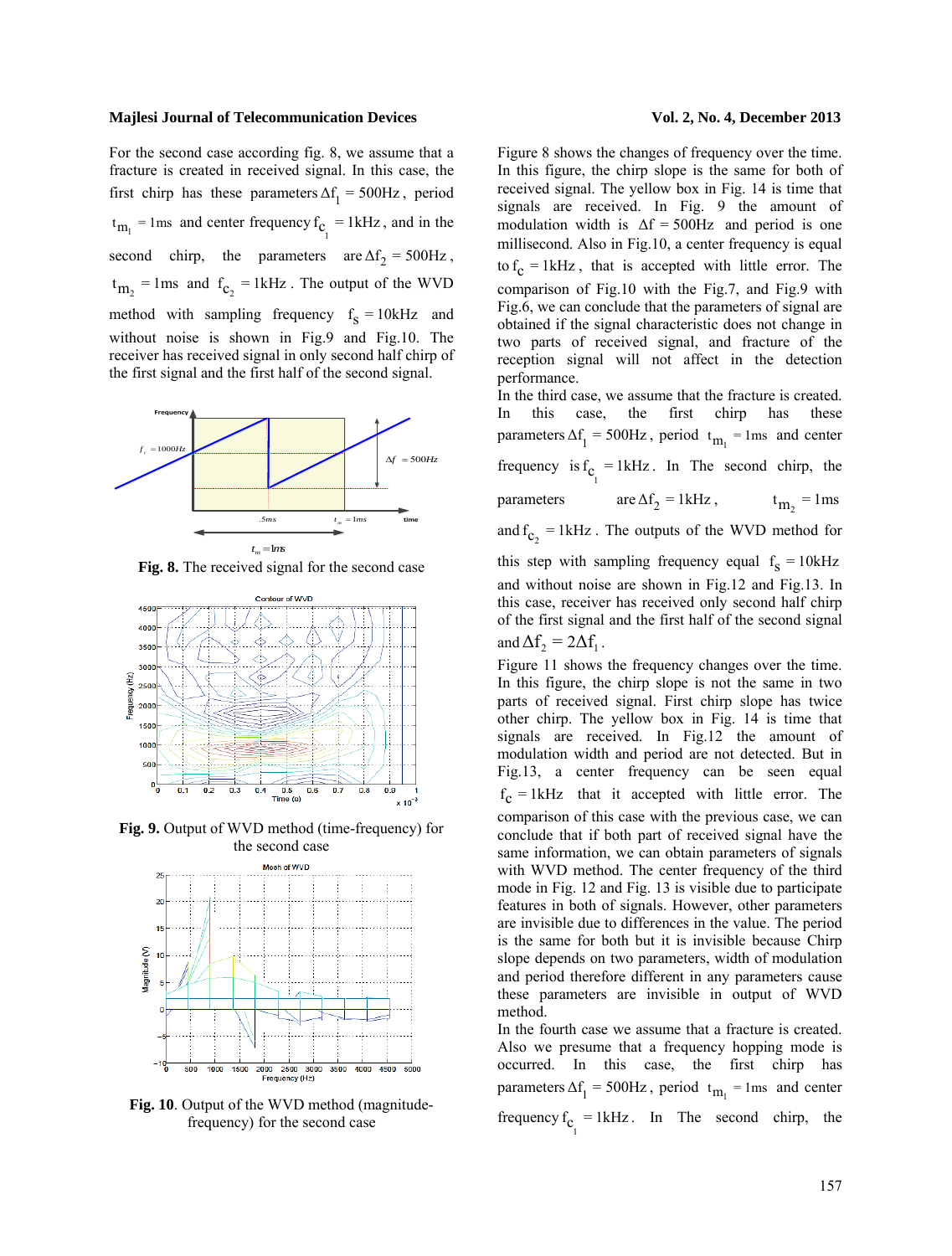parameters are  $\Delta f_2 = 500$ Hz,  $t_{\text{m}_2} = 1$ ms and  $f_{C_2}$  = 2kHz. The outputs of the WVD method with sampling frequency  $f_s = 10kHz$  and without noise are shown in Fig. 15 and Fig. 16.



**Fig. 11.** the received signal for the third case



**Fig. 12.** Output of WVD method (time-frequency) for the third case



**Fig. 13.** Output of the WVD method (magnitudefrequency) for the third case

Figure 14 shows the frequency changes over the time. As you can see in this figure, the chirp slope is equal in two received signals. First chirp's center frequency is twice other received signal. The yellow box in Fig. 14 is time that signals are received. In Fig. 15, output of WVD method in frequency and time is plotted. According this, width and period of signal are obtained and is equal to 0.5millisecond. But from Fig.16, the center frequency is obtained  $f_c = 1.5kHz$ , but it should be noted that this is not true for the frequency real value, and it is called cross term. From comparison of this case with the previous case, we can conclude that if both have the same information, we can obtain transmitted signal characteristics with WVD method. In Fig.15 and Fig.16, modulation width for the fourth case is visible due to participate in both. However, other parameters are invisible due to differences in the values.



**Fig. 14.** The received signal for the fourth case



**Fig. 15.** Output of WVD method (time-frequency) for the fourth case